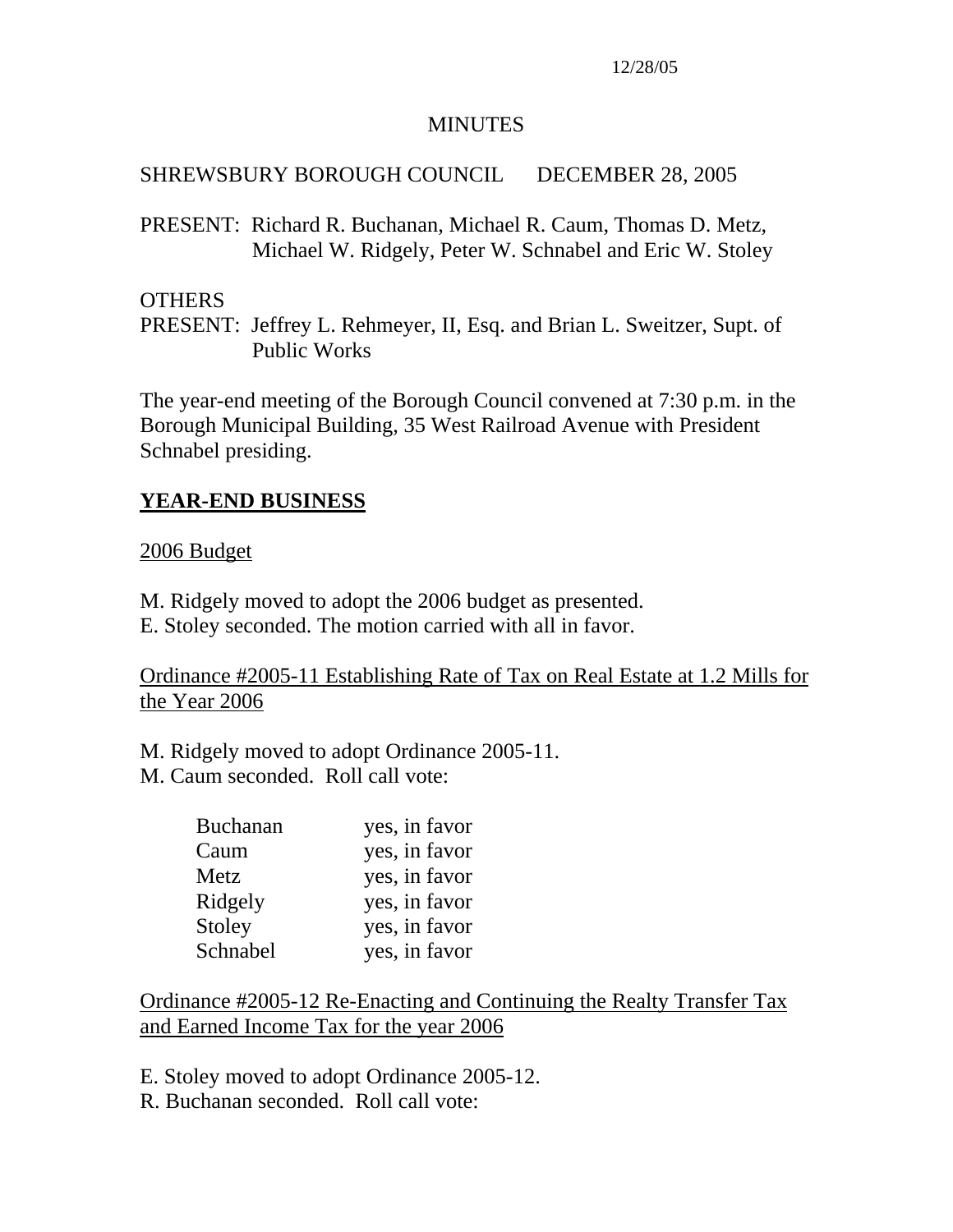| yes, in favor |
|---------------|
| yes, in favor |
| yes, in favor |
| yes, in favor |
| yes, in favor |
| yes, in favor |
|               |

#### Refuse Resolution #2005-11 – Setting the Rate for 2006

R. Buchanan moved to adopt Resolution 2005-11 to set the yearly trash rate at \$184.00 for 2006 to be billed quarterly as part of the water and sewer bill. T. Metz seconded. The motion carried with all in favor.

## **OTHER YEAR-END BUSINESS**

#### Township Sewer Issues

T. Metz checked with the Auditor General's office and it was felt the Borough could file a third-party complaint against the Township for charging more than allowed by State law for sewer EDUs.

Resolution #2005-10 Requiring Municipalities Participating in the Sewer System to Adopt Similar Resolutions Regarding Tapping Fees

M. Ridgely moved to adopt Resolution 2005-10 with amendment to the first paragraph as discussed.

T. Metz seconded. The motion carried with all in favor.

#### Tower Lease on Woodland Drive

Global Signal has given notice that as of January 31, 2006, they will no longer be using the site and lease payments will stop.

The Radio Club will be contacted to see if they can use this site.

Proposed Zoning Ordinance Amendment – Fireworks

The proposed ordinance will be sent to the Fire Chief for review.